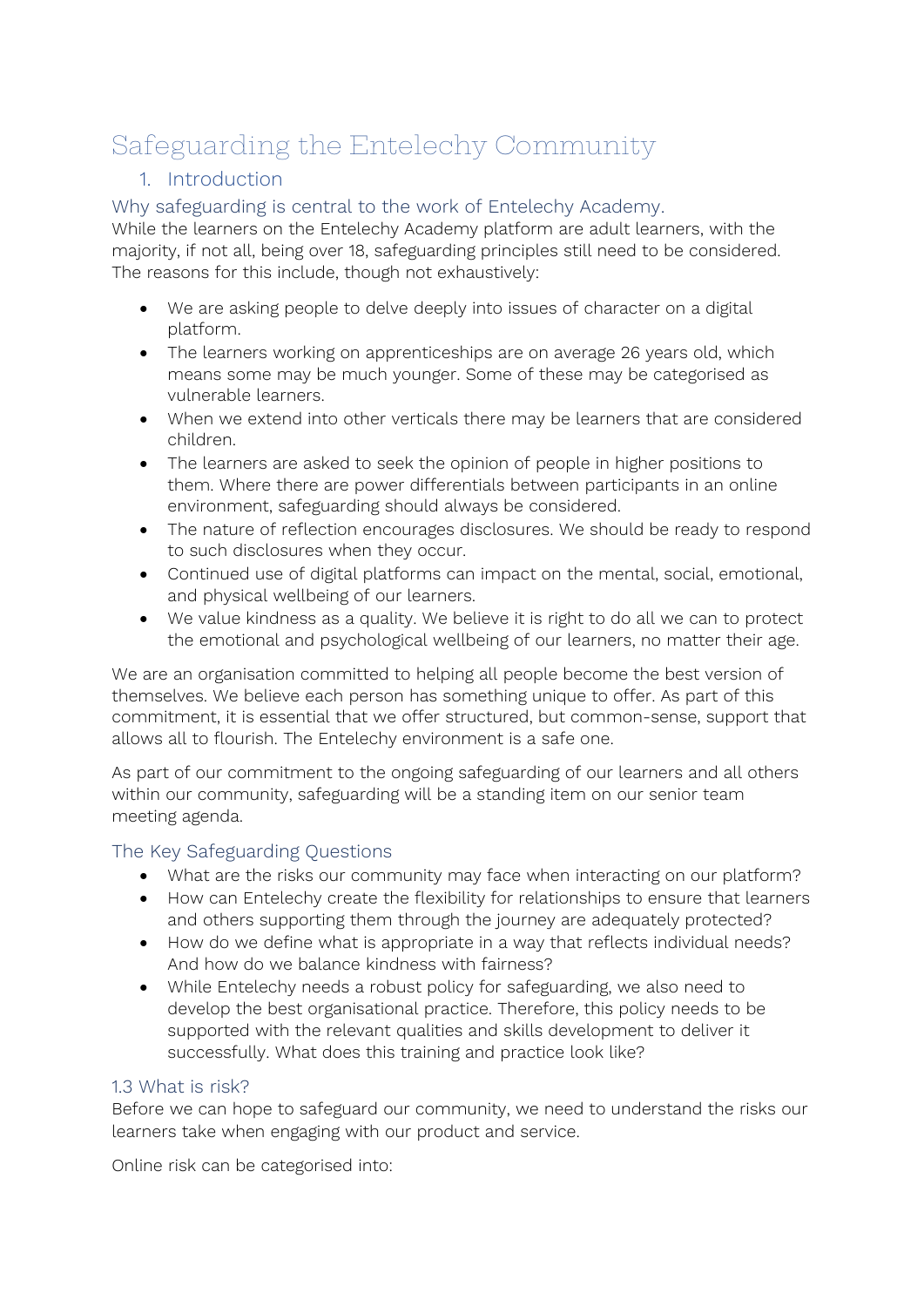- Conduct
- Content
- Contact
- Commercialism

#### *Conduct*

The interaction between assessors and mentors with our Learners offers opportunity for conduct that could be perceived as a risk. This conduct may link to the sharing of inappropriate information, the bullying or intimidation of another person, or the giving of feedback that may be damaging to a vulnerable individual's psychological and social wellbeing. Equally, the conduct between learners can be problematic and we need to take a proactive approach to promoting the right behaviours.

#### *Content*

The content shared on the Entelechy Academy platform must be age and culturally appropriate and based on reliable information. We will guard against the use of unsuitable or potentially illegal content that may be viewed as offensive or pirated.

We are also committed to being part of Prevent and helping to identify and prevent extremist views and behaviours that can lead to violence. Should the content shared publicly by our community cause concern, we will undertake the appropriate reporting procedures.

The content shared by our learners with assessors and mentors may also offer opportunity for disclosure. Consequently, appropriate procedures for reporting will be applied.

#### *Contact*

Bullying, trolling, and online grooming are examples of unwelcome contact that will not be tolerated on the Entelechy Academy platform, including within the Community forum. There should never be any unwelcome or unsolicited contact about work done within the Entelechy platform.

Contact is a two-way dilemma. Human contact is essential for our social and psychological wellbeing. It is why so much of the philosophy of Entelechy drives people to actualise the learning in real-life. We want people to blend the learning done on this digital platform with the experiential learning done in context. Therefore, there is potential for contact beyond the technical platform and consideration of how to shape the safe actioning of learning is appropriate.

#### *Commercialism*

We should safeguard against hidden costs for our B:B and our B:C customer. We should be transparent about the cost of our product and services. We will need to guard against any phishing activity in our forum and content should encourage the purchase of other products away from the platform. Entelechy needs to safeguard against the use of our content for the commercial gain of others, especially where we cannot be sure of the level of compliance of the third-party.

# Entelechy and Data

There are also safeguarding issues related to data and this is covered in our GDPR policy.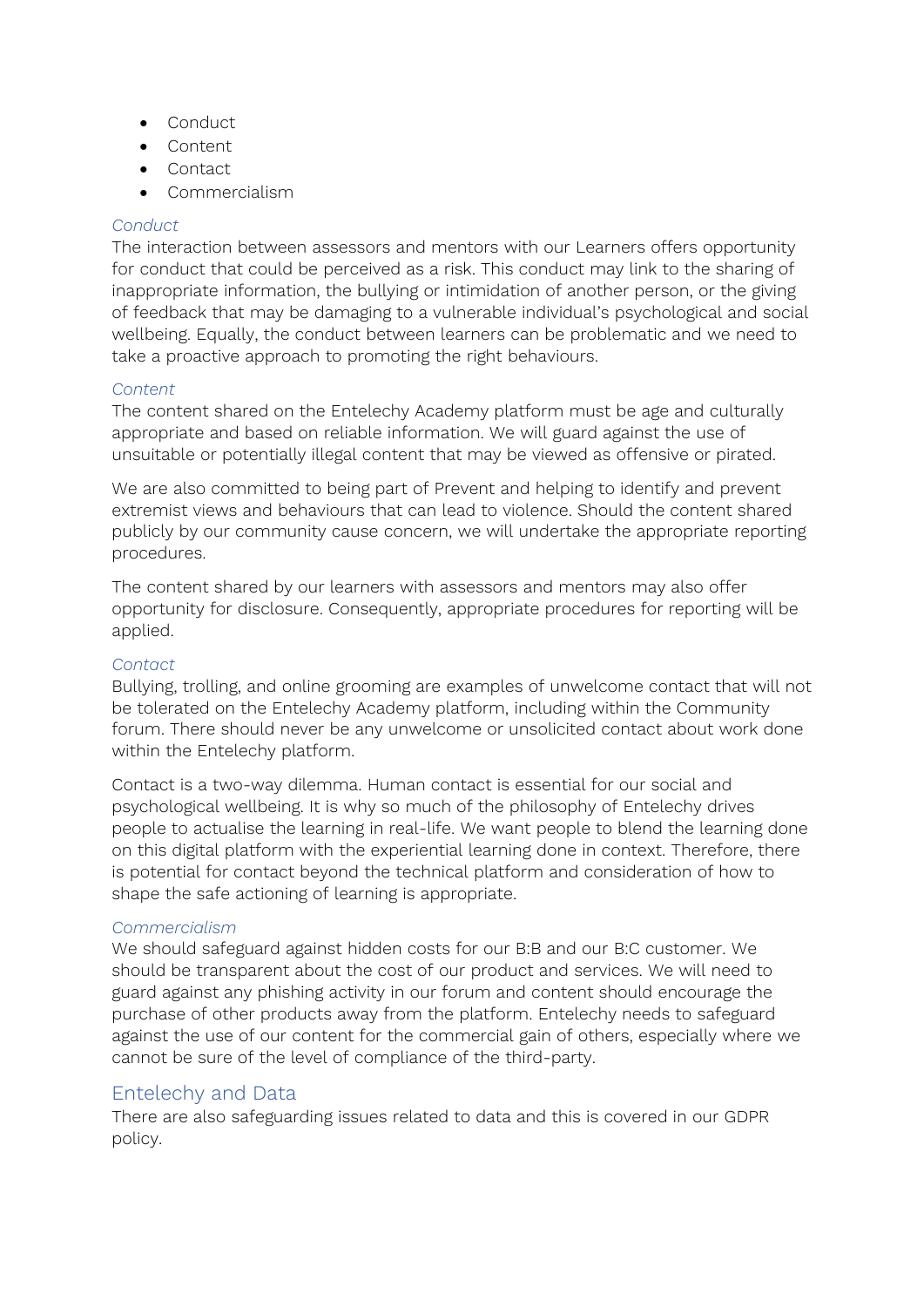# How are we safeguarding the learning journey?

Entelechy accepts a duty of care, with a desire to act reasonably in learners' best interests, to protect their well-being and to provide support as they commit to lifelong learning.

At each step of the learning journey, we will endeavour to safeguard our learners with appropriate and balanced procedures. Our policies are based in common sense and best practice.

| Stage in the | Potential Safeguarding                                                                                                                                                                                                                                                                                                                                                                                                                                                                                                                                | Procedure                                                                                                                                                                                                                                                                                                           |
|--------------|-------------------------------------------------------------------------------------------------------------------------------------------------------------------------------------------------------------------------------------------------------------------------------------------------------------------------------------------------------------------------------------------------------------------------------------------------------------------------------------------------------------------------------------------------------|---------------------------------------------------------------------------------------------------------------------------------------------------------------------------------------------------------------------------------------------------------------------------------------------------------------------|
| learning     | <b>Issue</b>                                                                                                                                                                                                                                                                                                                                                                                                                                                                                                                                          |                                                                                                                                                                                                                                                                                                                     |
| journey      |                                                                                                                                                                                                                                                                                                                                                                                                                                                                                                                                                       |                                                                                                                                                                                                                                                                                                                     |
| Onboarding   | The learner may be<br>unprepared for the<br>nature of the learning<br>we offer. We need to<br>ensure the learner<br>understands, and so<br>accepts responsibility<br>for, what it means to<br>develop character.                                                                                                                                                                                                                                                                                                                                      | An explainer video of the whole learning<br>experience.<br>A declaration by the learner that they<br>understand this learning journey and<br>what it will entail when they sign in. By<br>signing in they acknowledge they<br>understand the learning process and<br>accept responsibility for their conduct.       |
| 180Explore   | The learner is asked to<br>self-reflect using<br>Character Qualities. They<br>are asked to suggest<br>which are strengths and<br>which are growth<br>opportunities. The<br>meaning of these<br>character qualities is<br>open to interpretation<br>and it could be self-<br>defeating if the learner<br>views some of these<br>within a negative<br>framework.<br>Consequently, we need<br>to help shape an<br>understanding of the<br>meanings of these<br>terms, so the 180Explore<br>maintains a positive<br>intention in the learning<br>journey. | Offer definitions of the Character<br>Qualities and/ or guidance for how to<br>find out more about these qualities<br>before they make their choices in the<br>180Explore.<br>Create an explainer that says how we all<br>have a little bit of each of the qualities<br>and some are more developed than<br>others. |
| 360Explore ™ | Receiving opinion from<br>others on character is<br>thwart with risk. It is a<br>moment when negative<br>intentions or misplaced<br>words can have a<br>significant impact on the                                                                                                                                                                                                                                                                                                                                                                     | The learner chooses who acts as a<br>respondent.<br>There is clear and unambiguous training<br>material on how to complete the<br>360Explore.                                                                                                                                                                       |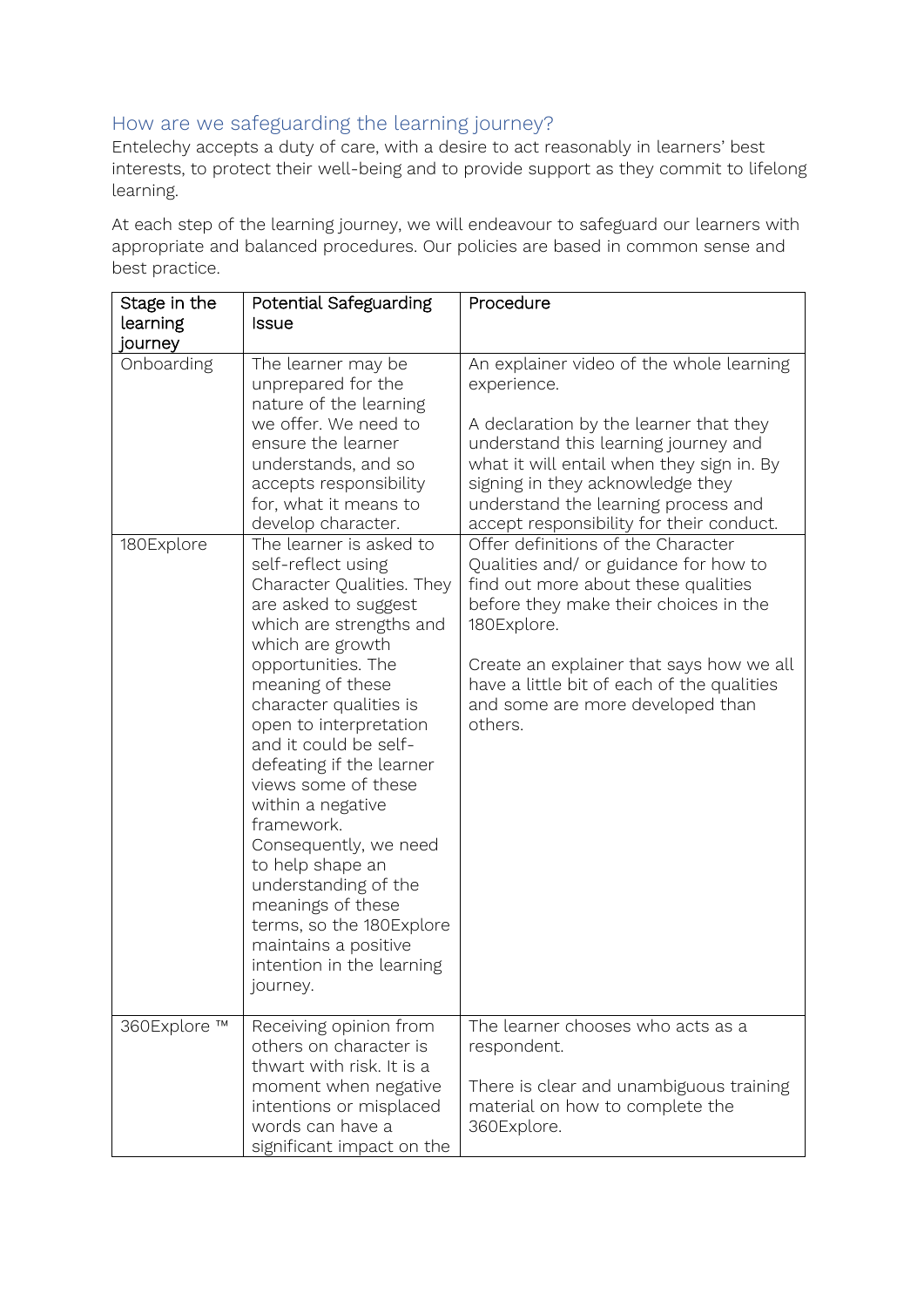|         | emotional safety of the<br>learner.                                                                                                                                                                                                                                                                                                                                                                                                                   | There is a Code of Conduct section to<br>this policy. [link]                                                                                                                                                                                                                                                                                                                                                                                                                                                                                                                                                                                                                                                                                                                                                                                                                                                                                                                                                                                                                                                                                      |
|---------|-------------------------------------------------------------------------------------------------------------------------------------------------------------------------------------------------------------------------------------------------------------------------------------------------------------------------------------------------------------------------------------------------------------------------------------------------------|---------------------------------------------------------------------------------------------------------------------------------------------------------------------------------------------------------------------------------------------------------------------------------------------------------------------------------------------------------------------------------------------------------------------------------------------------------------------------------------------------------------------------------------------------------------------------------------------------------------------------------------------------------------------------------------------------------------------------------------------------------------------------------------------------------------------------------------------------------------------------------------------------------------------------------------------------------------------------------------------------------------------------------------------------------------------------------------------------------------------------------------------------|
|         | While the learner<br>choosing these<br>respondents is<br>considered best<br>practice, if an Entelechy<br>client chooses who<br>should give this<br>feedback, then clear<br>guidance is essential.                                                                                                                                                                                                                                                     | There is an Anti-bullying, Cyber-bullying<br>and Harassment section to this policy.<br>[link]                                                                                                                                                                                                                                                                                                                                                                                                                                                                                                                                                                                                                                                                                                                                                                                                                                                                                                                                                                                                                                                     |
| Content | When asking learners to<br>find content online, we<br>may inadvertently lead<br>them to harmful<br>material.<br>When offering content<br>as an organisation or<br>recommending links to<br>content, we may offer<br>inappropriate or risky<br>material that might<br>harm or offend.<br>When encouraging<br>learners to share<br>content with others<br>within the community,<br>they may share content<br>that is offensive or<br>harmful to others. | We need to offer detailed guidance on<br>how to effectively search for material<br>online and then use critical reading<br>strategies to assess the validity and<br>applicability of the material. We must<br>take on the responsibility to teach<br>effective and ethical online searching<br>and information consumption.<br>All recommended links should be<br>carefully vetted for appropriacy of<br>content. There should be a reporting<br>function in place for learners to notify<br>Entelechy of any inappropriate<br>recommended link. Content provided by<br>Entelechy should go through a rigorous<br>vetting procedure to ensure it meets our<br>high standards for safeguarding. The<br>standards we hold are laid out in the<br>appropriate section of this policy.<br>There is a Community Guidelines<br>section of this policy. There is an Anti-<br><u>bullying, Cyber-bullying and Harassment</u><br>section of this policy, including a section<br>on what actions to take should a learner<br>share any content that is considered<br>Hate Speech. There is a reporting<br>function for any content deemed<br>inappropriate. |
| Action  | The learner is<br>independently going into<br>the workplace to apply<br>hints and tips found in<br>the content. There is a<br>possibility that these<br>ideas are considered<br>inappropriate and<br>ineffective and lead to<br>issues of physical and<br>emotional risk.                                                                                                                                                                             | The learner is guided in how to<br>formulate purposeful actions in the<br>workplace. The learner is encouraged to<br>draw others, in particular their mentor,<br>into their decision-making process on<br>how to action ideas in the workplace.<br>There is a Mentor's Guide, which offers<br>support on how to formulate these<br>actions.                                                                                                                                                                                                                                                                                                                                                                                                                                                                                                                                                                                                                                                                                                                                                                                                       |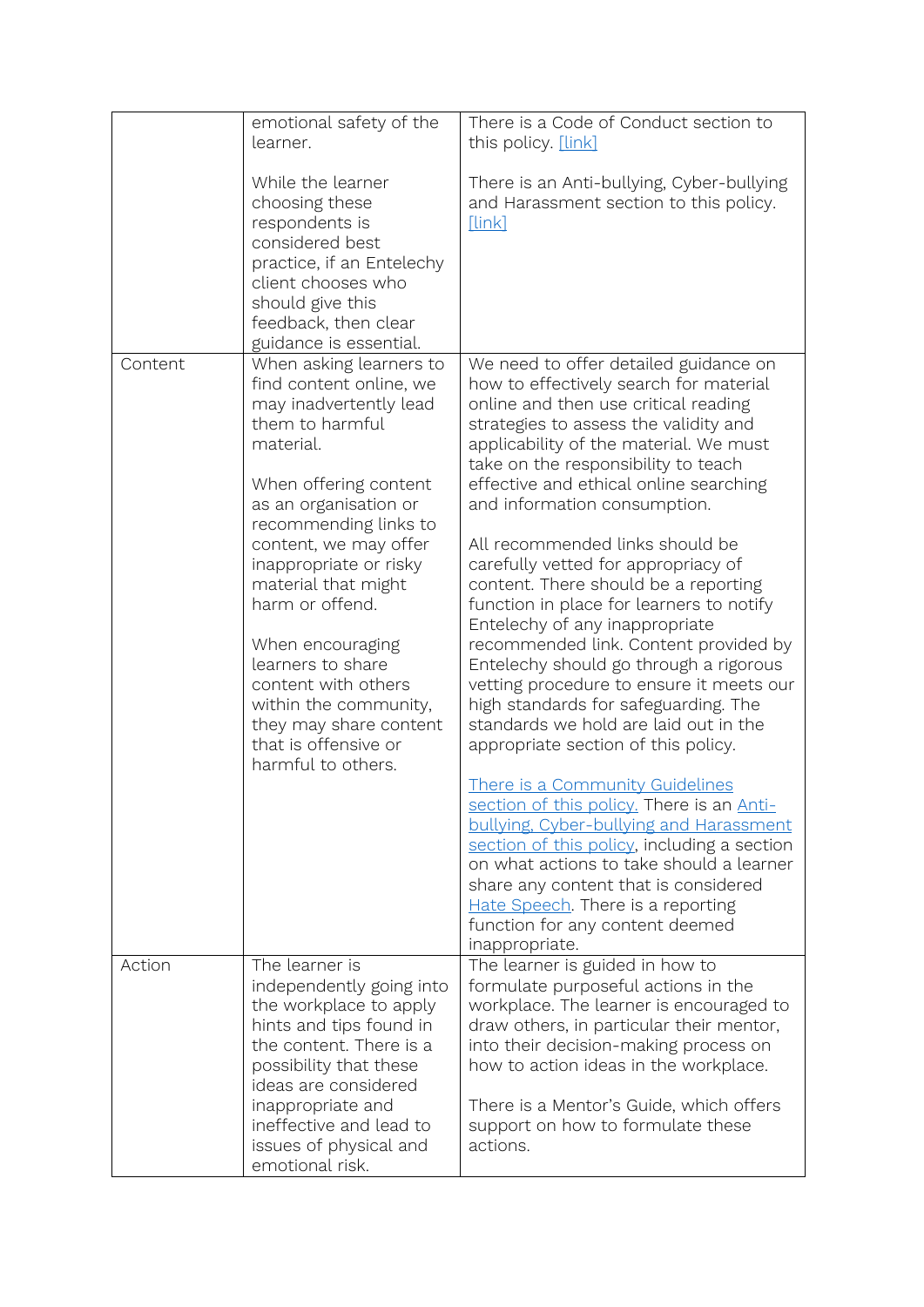| Reflection | When delving deeply<br>into attitudes and<br>behaviours, using<br>reflective questions, the<br>learner can unpack<br>difficult ideas or<br>emotions that they may<br>struggle to cope with.                                                                                                                                                                    | Entelechy posts the details of Mind on<br>its site, offering a phone number the<br>learner can ring should this be<br>necessary.<br>Entelechy has an Anti-bullying, Cyber-<br>bullying and Harassment policy [link],<br>which includes procedures for issues of<br>Hate Speech.      |
|------------|----------------------------------------------------------------------------------------------------------------------------------------------------------------------------------------------------------------------------------------------------------------------------------------------------------------------------------------------------------------|--------------------------------------------------------------------------------------------------------------------------------------------------------------------------------------------------------------------------------------------------------------------------------------|
|            | Some of the activities<br>suggested on the<br>website, The Games<br>section, encourage the<br>use of the Reflective<br>Questions deck of cards<br>with another individual                                                                                                                                                                                      | These questions may elicit a "disclosure"<br>to a colleague, mentor or trusted other.<br>There are details on what to do in the<br>event of a "disclosure" later in this<br>document [link].                                                                                         |
|            | or groups. This may<br>prove risky when asked<br>questions that<br>encourage deep<br>reflection when not all<br>parties in the group have<br>the best intentions.                                                                                                                                                                                              | The Learning Journal is a private and<br>personal space. It is the responsibility of<br>Entelechy to ensure these reflections<br>are secure if stored within the app. It<br>will form part of our Data Protection<br>Policy.                                                         |
| Tools      | When providing<br>coaching tools, which<br>help to shape personal<br>reflection and action,<br>there is generally the<br>support of another<br>person in the<br>engagement to handle<br>the revelations and<br>insights gained. There<br>may be times when our<br>learners reveal ideas<br>and issues within<br>themselves that they<br>struggle to cope with. | Entelechy posts the details of Mind on<br>its site, offering a phone number the<br>learner can ring should this be<br>necessary.<br>Learners can approach mentors, and the<br>policy for this relationship is governed<br>by the client and their internal<br>safeguarding policies. |
| Assessment | When requesting<br>feedback on learning<br>related to character, the<br>learner puts themselves<br>into a vulnerable<br>position. There is a<br>potential for abuse of<br>this position with the<br>learner, imposing<br>negative or misguided<br>views.                                                                                                       | Training of assessors to include<br>appropriate feedback and use of<br>language in feedback.<br>A reporting strategy for learners,<br>respondents or assessors that have<br>concerns about the process. There is an<br>email address set up to receive such<br>reports.              |
| Signature™ | Signature is designed to<br>represent the<br>individual's character<br>and their personal                                                                                                                                                                                                                                                                      | In the design of this feature of the<br>platform we need to keep control with<br>the learner and ensure they share only<br>that which they feel is relevant.                                                                                                                         |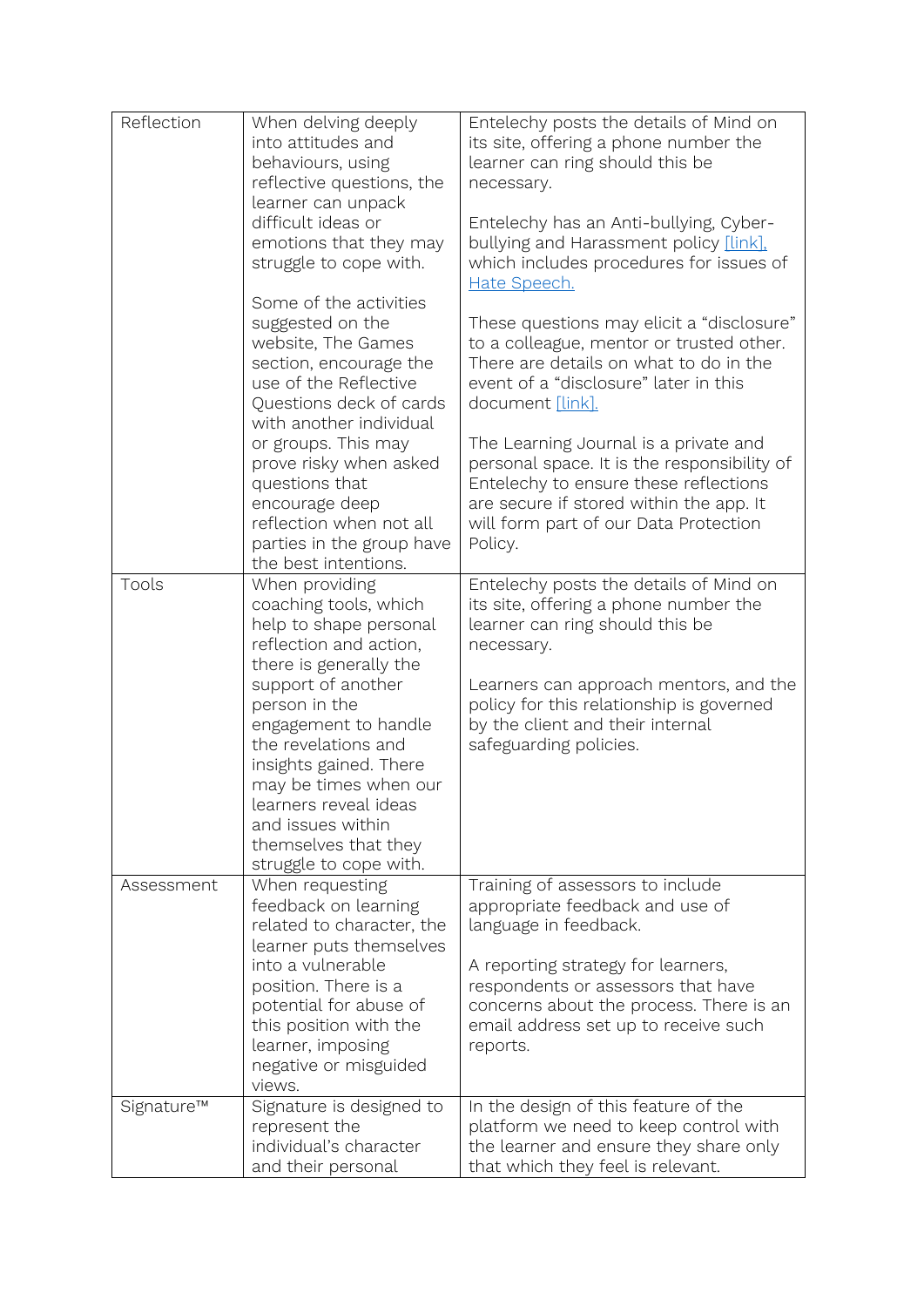|                                      | development. The ability<br>to share this Signature<br>and to manage the<br>message it gives should<br>be with the learner.                                                                                                                                                 |                                                                                                                                                                                                                                                                                                                                                                                                                                                                                                                                                                                                                                                                                                                                                                                       |
|--------------------------------------|-----------------------------------------------------------------------------------------------------------------------------------------------------------------------------------------------------------------------------------------------------------------------------|---------------------------------------------------------------------------------------------------------------------------------------------------------------------------------------------------------------------------------------------------------------------------------------------------------------------------------------------------------------------------------------------------------------------------------------------------------------------------------------------------------------------------------------------------------------------------------------------------------------------------------------------------------------------------------------------------------------------------------------------------------------------------------------|
| Community                            | The Community forum<br>offers the greatest risk<br>of bullying, harassment,<br>abuse of expected<br>behaviour, possibility of<br>hate crimes and other<br>reportable behaviour.<br>There is also the<br>possibility of the sharing<br>of content not deemed<br>appropriate. | There is a Code of Conduct section to<br>this policy. [link]<br>There is an Anti-bullying, Cyber-bullying<br>and Harassment section to this policy,<br>including a section on Hate Crimes. [link]<br>There is a chain of reporting within this<br>policy, which indicates who should be<br>informed in the event of a breach of this<br>safeguarding policy.<br>In the development of the Community<br>forum, there is consideration of filtering<br>and monitoring. The policy for this is laid<br>out in a section of this document. There<br>is a reporting function in the Community<br>for those learners who spot a problem<br>and wish to have an item removed. The<br>policy for the use and monitoring of this<br>reporting function is laid out in this<br>document. [Link] |
| Blended<br>learning<br>opportunities | The work of Entelechy<br>extends beyond the<br>technology platform and<br>encourages user<br>engagement via social<br>media and face-to-face<br>events.                                                                                                                     | The professionalism of the Entelechy<br>team and the Code of Conduct [link]<br>ensures these blended learning<br>opportunities are conducted in a safe<br>environment.                                                                                                                                                                                                                                                                                                                                                                                                                                                                                                                                                                                                                |

# <span id="page-5-0"></span>**Responsibilities**

Entelechy Academy is a community made up of the EA team, facilitators, assessors, and learners. All those connected to this community have an essential role to play in making this community safe and secure. Entelechy recognises its moral responsibility to safeguard and promote the welfare of all community members with their best interests at the centre of our work.

Entelechy recognises the importance of leading on this ethos within the community, ensuring safe, secure, and respectful interaction. We encourage all community members to share anything they perceive is counter to this ethos and would suggest all have a duty to do so.

The COO and Head of Learning oversee this policy and its application. All reports into the [hello@entelechy.academy](mailto:hello@entelechy.academy) email regarding any safeguarding issue contained in this policy should be immediately forwarded to the COO and Head of Learning. It should be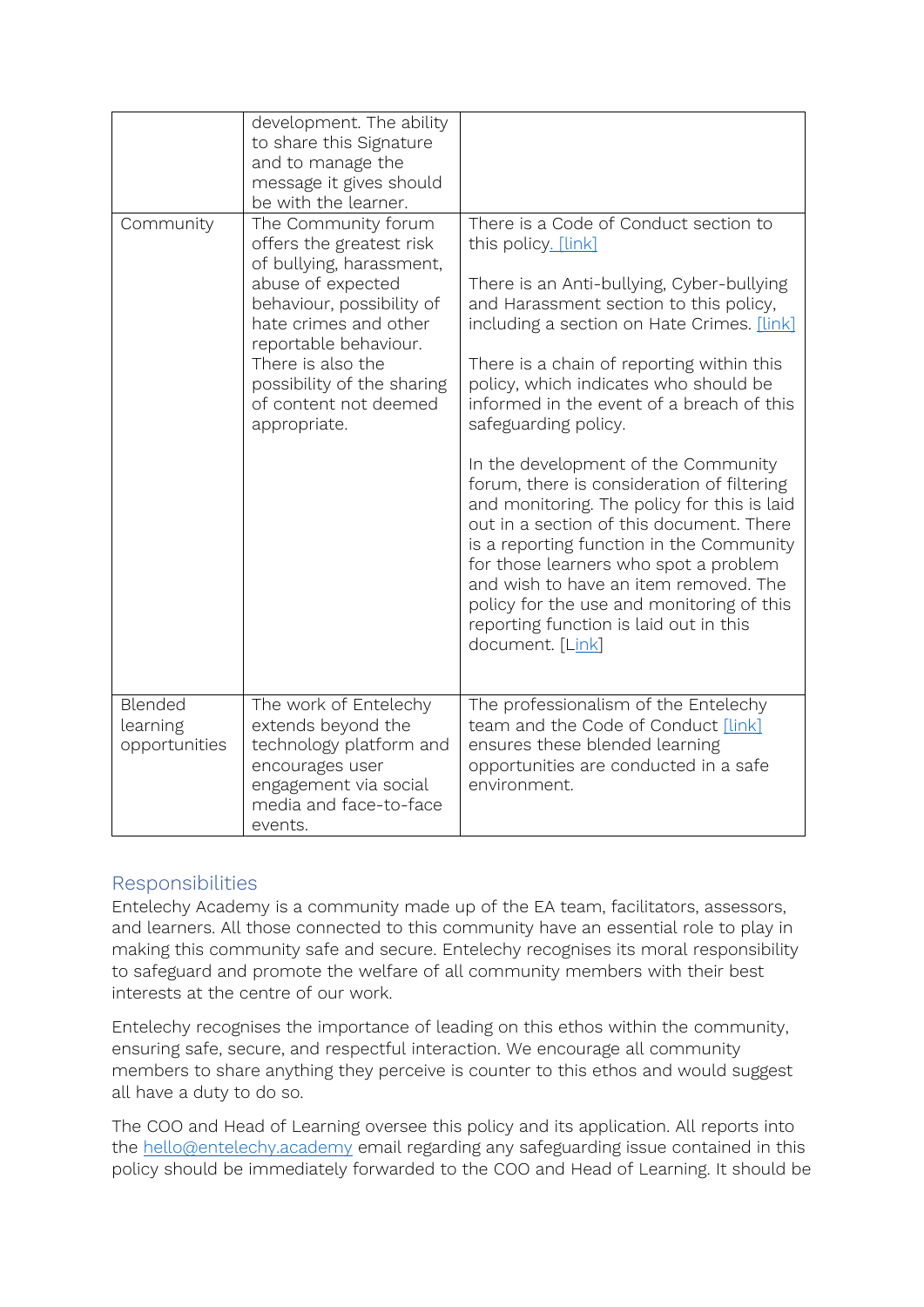forwarded even where no action is required, or the details of the concern have been addressed. The Head of Learning will keep a central log of all issues and the action taken.

All Entelechy team members have a duty to report concerns immediately, no matter how minor they judge the issue. In the event of a disclosure, a full report of the incident must be communicated to the two safeguarding officers. No promise of keeping the information secure should be made to the learner or other community member.

As Entelechy Academy grows further, sections will be added to this policy. It will be reviewed annually to ensure it continues to be fit for purpose.

# Anti-bullying, Cyber-bullying, and Harassment Policy

Entelechy Academy recognises that all learners and other community users have the right to be treated with dignity and respect, regardless of their background or protected characteristics (which are: age, disability, gender re-assignment status, marital and civil partnership status, pregnancy and maternity status, race, religion or belief, gender, sexual orientation) and encourages all students to behave in such a manner towards each other. Bullying or harassment will not be condoned or tolerated.

#### Aims

To ensure that all colleagues within Entelechy Academy can effectively manage any suspicions of potential harm that may come to students, members, or staff in forms of harassment, bullying or cyber-bullying.

To ensure that Entelechy Academy will:

- Follow the correct procedures put in place to ensure the safety and wellbeing of all members of the Entelechy community
- Be fully trained and briefed on how to handle any incident or potential situation involving a learner's welfare
- Establish and maintain an environment where all community members are secure, encouraged to share, and are validated when there are any worries or concerns
- Ensure community members understand how to share concerns and worries
- Ensure all safeguarding laws are followed.

#### Statutory & Legal Framework

- Keeping Children Safe in Education (2015)
- Race Relations Act 1976 (as amended in 2000)
- Disability Discrimination Act 1995 (as amended in 2005)
- Education and Inspections Act 2006
- Duty to Promote Community Cohesion, Education and Inspections Act 2006
- Equality Act 2010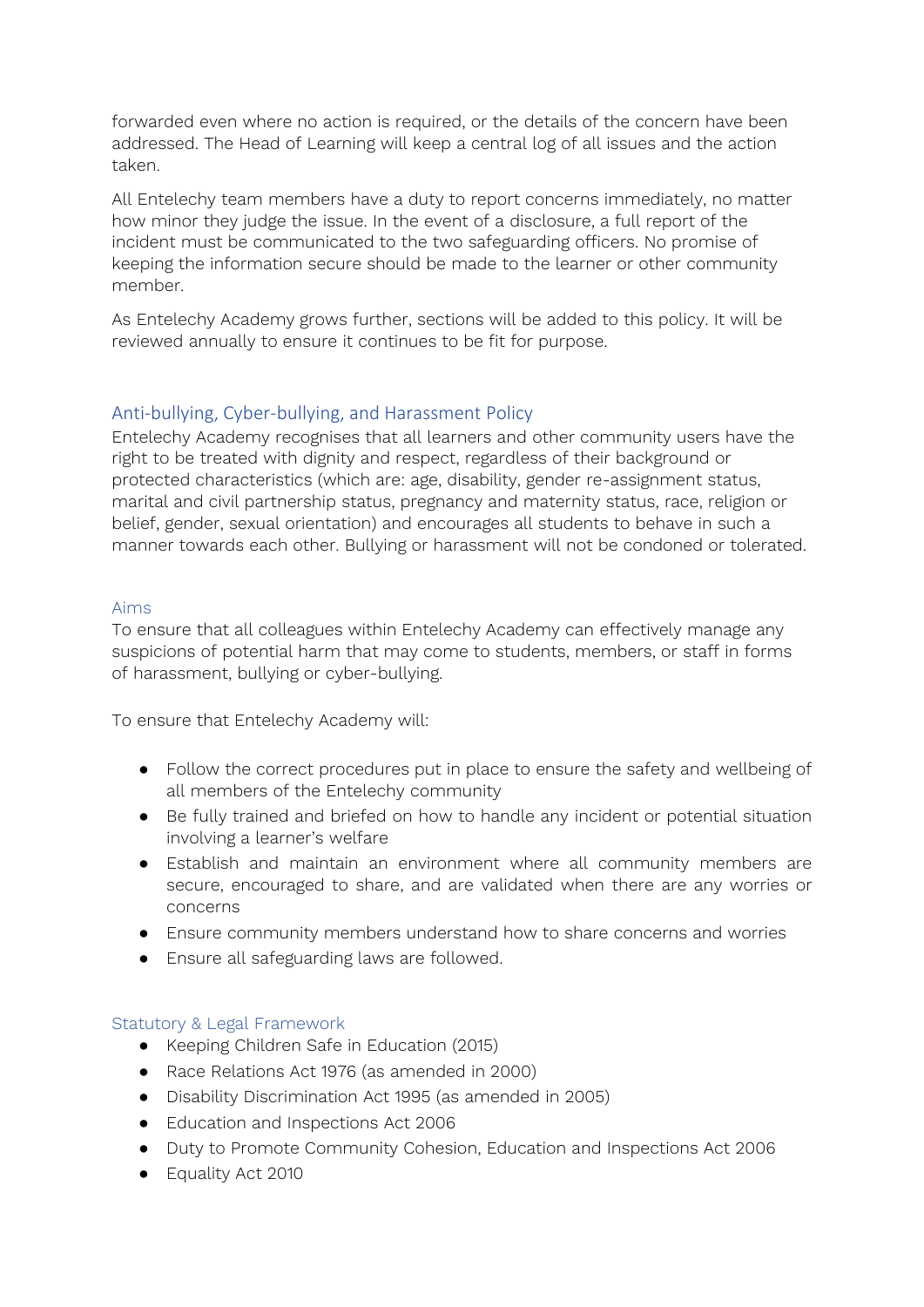#### Scope

This policy is applicable to all learners and other community members working with and within Entelechy Academy. The policy applies to all conduct when working within the learning journey set out by Entelechy Academy, whether online or in-person. Entelechy Academy wishes to maintain a reputation of being a safe space when undertaking any action in relation to our offer and will act where this reputation is damaged.

Entelechy cannot regulate or be held accountable for views shared on social media by members of the community when they are done through personal accounts. This includes any group set up by Entelechy for use by members of the community. We do reserve the right to apply our policy to limit the impact of such comments, which may result in people being removed from our forums.

#### Definitions

#### <span id="page-7-0"></span>Harassment/ Bullying

For the purpose of this policy, harassment is defined as unwelcome comments (written or spoken) or conduct which:

- · Violates an individual's dignity, and/or
- · Creates an intimidating, hostile, degrading, humiliating or offensive environment.

This reflects the statutory definition of harassment as outlined in the recent Race and Employment Directive. It should be noted that racial harassment and harassment relating to disability are now considered to be examples of direct discrimination.

The examples given below, which include unacceptable physical and verbal conduct, are not exhaustive. Harassment on grounds of race, gender and disability now constitute forms of discrimination under the law.

Gender-related harassment: Examples include displaying power over a man or a woman because of gender through disparaging gender-related remarks and threatening behaviour.

Sexual harassment: Examples include unnecessary touching, unwelcome jokes of a sexual nature, inappropriate use of suggestive visual display unit material, intimidating behaviour such as asking for, or offering, sexual favours in return for positive assessment or promotion.

Harassment on grounds of sexual orientation: Examples include homophobic remarks or unwelcome jokes, threats to disclose sexuality and intimate questions about sexual activity.

Racial harassment: Examples include inappropriate questioning and/or jokes about racial or ethnic origin, offensive graffiti and intimidating behaviour, including threatening gestures.

Personal harassment:Examples include making fun of personal circumstances or appearance, as well as physical and electronic intimidation.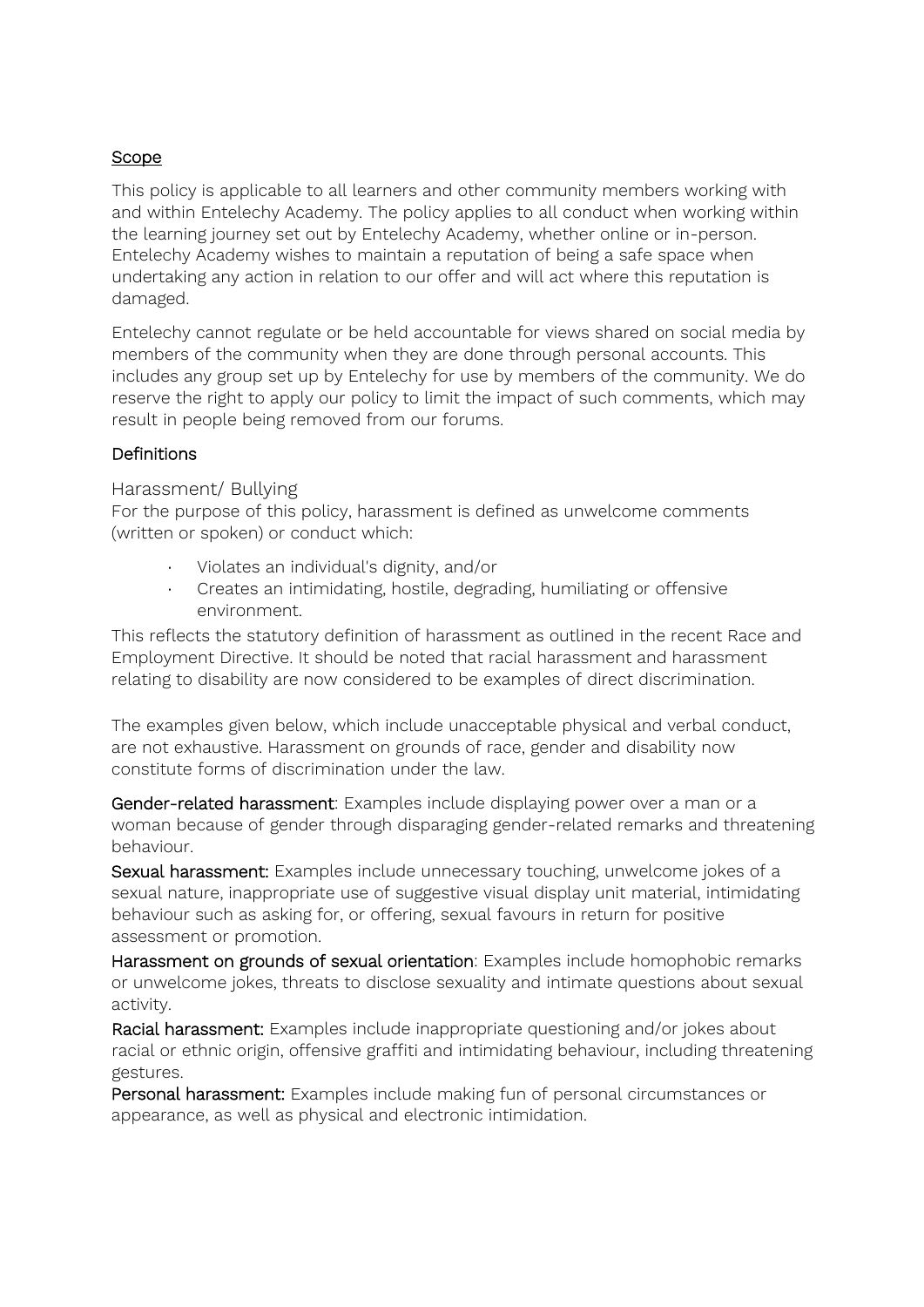Harassment of disabled people: Examples include discussion of the effects of a disability on an individual's personal life, uninvited touching or staring, and inappropriate questioning about the impact of someone's disability.

Age harassment: Examples include derogatory age-related remarks and unjustifiable dismissal of suggestions on the grounds of the age of the person.

Stalking: This can be physical or psychological. Examples include leaving repeated or alarming messages on voice mail, social media, direct messages, or e-mail, following people home, or approaching others to ask for personal information.

Entelechy Academy community members could be harassed for a variety of reasons including:

- Ethnic background, religion, or culture
- · Disability, special educational needs or being particularly able, gifted and talented
- · Sexual orientation
- Gender (including sexualised bullying)
- Size, appearance, or health conditions
- Social or economic status (poverty, class)
- · Age/maturity
- · Home circumstances certain groups such as those in public care, or young carers, or those with same sex parents/carers or whose parents/carers/ other relatives have mental health difficulties may be particularly vulnerable.

# Bullying

Bullying has various definitions, but is generalised to include:

- · Behaviour which is intended to cause distress
- · Behaviour which is repeated
- · An imbalance of power between the perpetrator/s of bullying and the target/s.

Bullying is 'Behaviour by an individual or group, usually repeated over time, that intentionally hurts another individual or group either physically or emotionally.' (Safe to Learn, DCSF 2007)

Bullying can take place between learners, between learners and employees of the purchasing organisation or between team members, and can include:

- · Name-calling, taunting, mocking, and making offensive comments
- · Offensive graffiti
- · Excluding people from groups
- · Gossiping and spreading hurtful or untruthful rumours
- · Kicking, hitting, pushing
- · Taking belongings.

It is very difficult to distinguish between harassment and bullying and there is much overlap between the two. The following lists some of the differences between the two: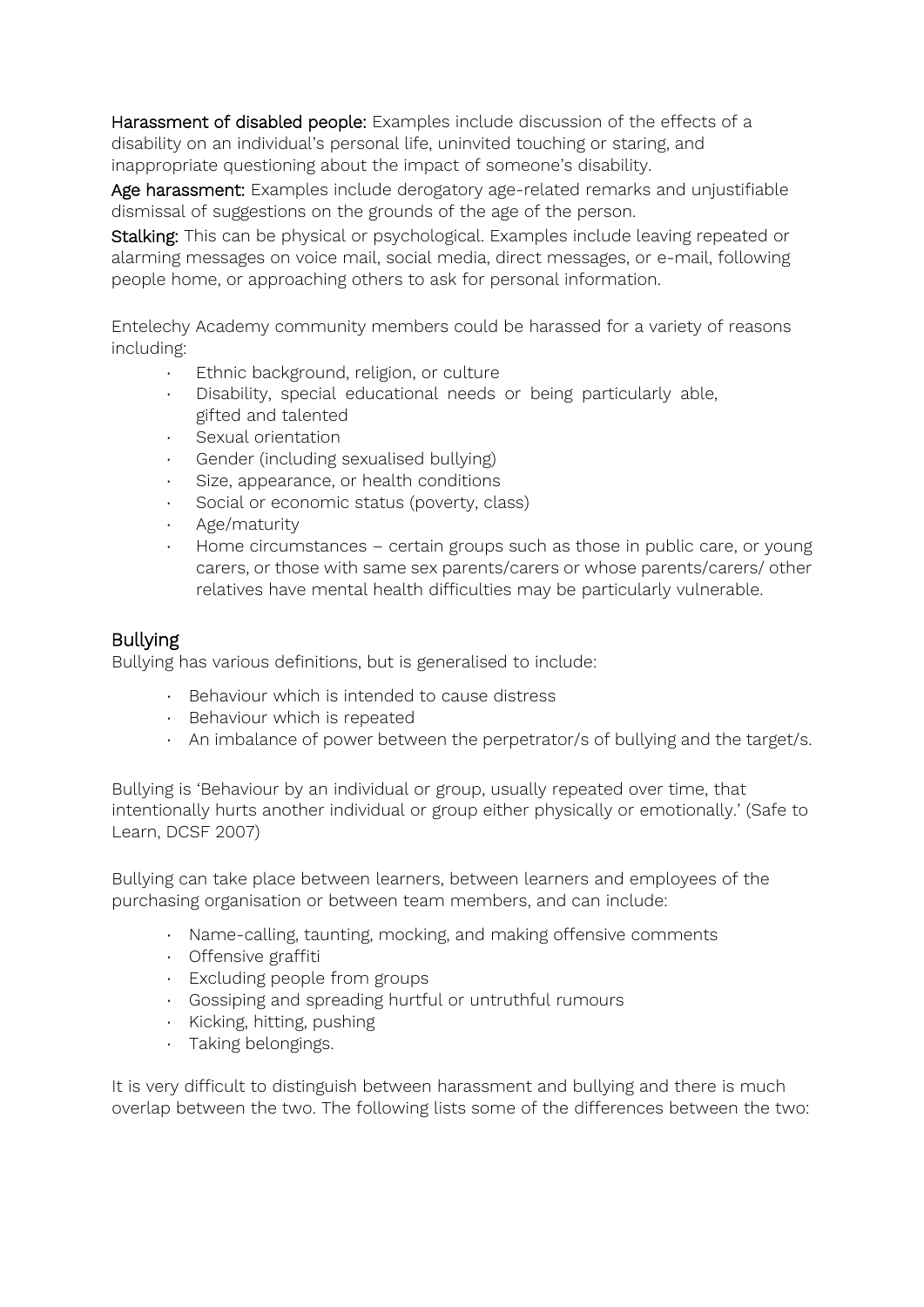| Harassment                                                                                                                                                                           | <b>Bullying</b>                                                                                                                                                                                                  |
|--------------------------------------------------------------------------------------------------------------------------------------------------------------------------------------|------------------------------------------------------------------------------------------------------------------------------------------------------------------------------------------------------------------|
| A strong physical component e.g.<br>contact and touch in all its forms,<br>intrusion into personal space and<br>possessions, damage to possessions<br>including a person's work etc. | Primarily psychological (e.g. criticism) but<br>may become physical later.                                                                                                                                       |
| Tends to focus on the individual because<br>of what he or she is (e.g. female, black,<br>disabled etc).                                                                              | Targets anyone, as long as they are<br>competent, popular and/ or vulnerable.                                                                                                                                    |
| Is usually linked to gender, race,<br>prejudice, discrimination etc.                                                                                                                 | Sexuality, race and gender play little or<br>no part; it's usually discrimination on the<br>basis of competence.                                                                                                 |
| May consist of a single incident, a few<br>incidents, or many incidents.                                                                                                             | Rarely restricted to a single incident and<br>tends to be an accumulation of many<br>small incidents.                                                                                                            |
| The person who is being harassed knows<br>almost straight away that he/she is being<br>harassed.                                                                                     | The person being bullied may not realise<br>for weeks or months that he or she is<br>being bullied - until there is a moment<br>of enlightenment.                                                                |
| There is often an element of possession,<br>e.g. as in stalking.                                                                                                                     | The person being bullied is seen as a<br>threat that must be controlled. If this<br>doesn't work, the person bullying may<br>try to get the person they are bullying<br>removed from the social circle or group. |
| Often the harassment is for peer<br>approval, bravado, macho image etc.                                                                                                              | Tends to be secret, behind closed doors,<br>with no witnesses.                                                                                                                                                   |
| The harasser often perceives the victim<br>as an easy target, albeit sometimes a<br>challenge.                                                                                       | The person bullying is driven by envy and<br>jealousy.                                                                                                                                                           |
| The harasser often has specific<br>inadequacies (e.g. sexual).                                                                                                                       | The person bullying is inadequate in the<br>area of interpersonal skills.                                                                                                                                        |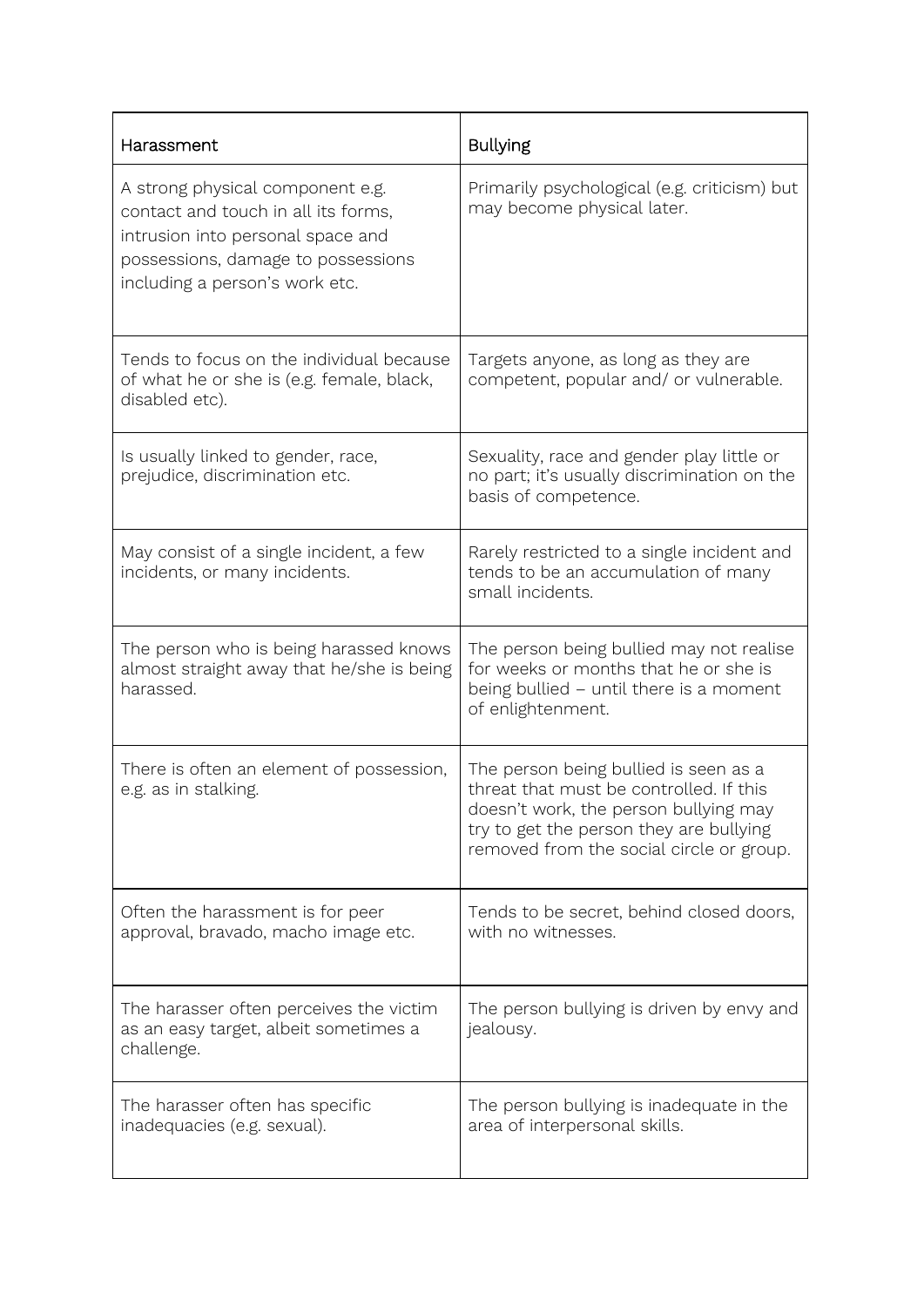# Cyber-bullying

Cyber-bullying is an aggressive, intentional act carried out by a group or individual using electronic forms of contact repeatedly over time against a victim who cannot easily defend himself/herself.

Cyber-bullying includes sending inappropriate, offensive, or degrading text messages, emails, or instant messages via the internet, setting up websites designed to embarrass or upset individuals or excluding them from social networking sites.

By cyber-bullying, we mean bullying by electronic media:

- Bullying by texts or messages or calls on mobile phones
- The use of mobile phone cameras to cause distress, fear, or humiliation
- · Posting threatening, abusive, defamatory, or humiliating material on websites, to include blogs, personal websites, and social networking sites
- · Using e-mail to message others inappropriately
- · Hijacking/cloning e-mail accounts
- Making threatening, abusive, defamatory, or humiliating remarks in chat rooms, to include Facebook, Instagram, LinkedIn, Snapchat, Tik-tok, and other such sites set up.

# Procedure

Entelechy operates a no tolerance policy to harassment and bullying.

Entelechy will work to prevent any bullying and harassment by:

- · Promoting a positive ethos within our community
- · Building strong relationships with training providers/ employers, so that creating a safe environment is a collaborative undertaking
- · Offering opportunities for community members to share experiences of past harassment and bullying to help develop the character of our community, and so working to develop the required empathy and compassion
- · Offering learning experiences that inform and empower people. The community as a whole needs to understand what is bullying, cyber-bullying, and harassment and how they play a part in making it no part of the Entelechy Academy community.

The policy and procedures have been developed with the following principles in mind:

All members of the Entelechy team have a responsibility to ensure that suspected bullying or harassment is dealt with quickly and fairly – whether it is reported by the victim or not.

All community members may report suspected bullying or harassment concerns through the email address [hello@entelechy.academy](mailto:hello@entelechy.academy) or via a training provider/ employer.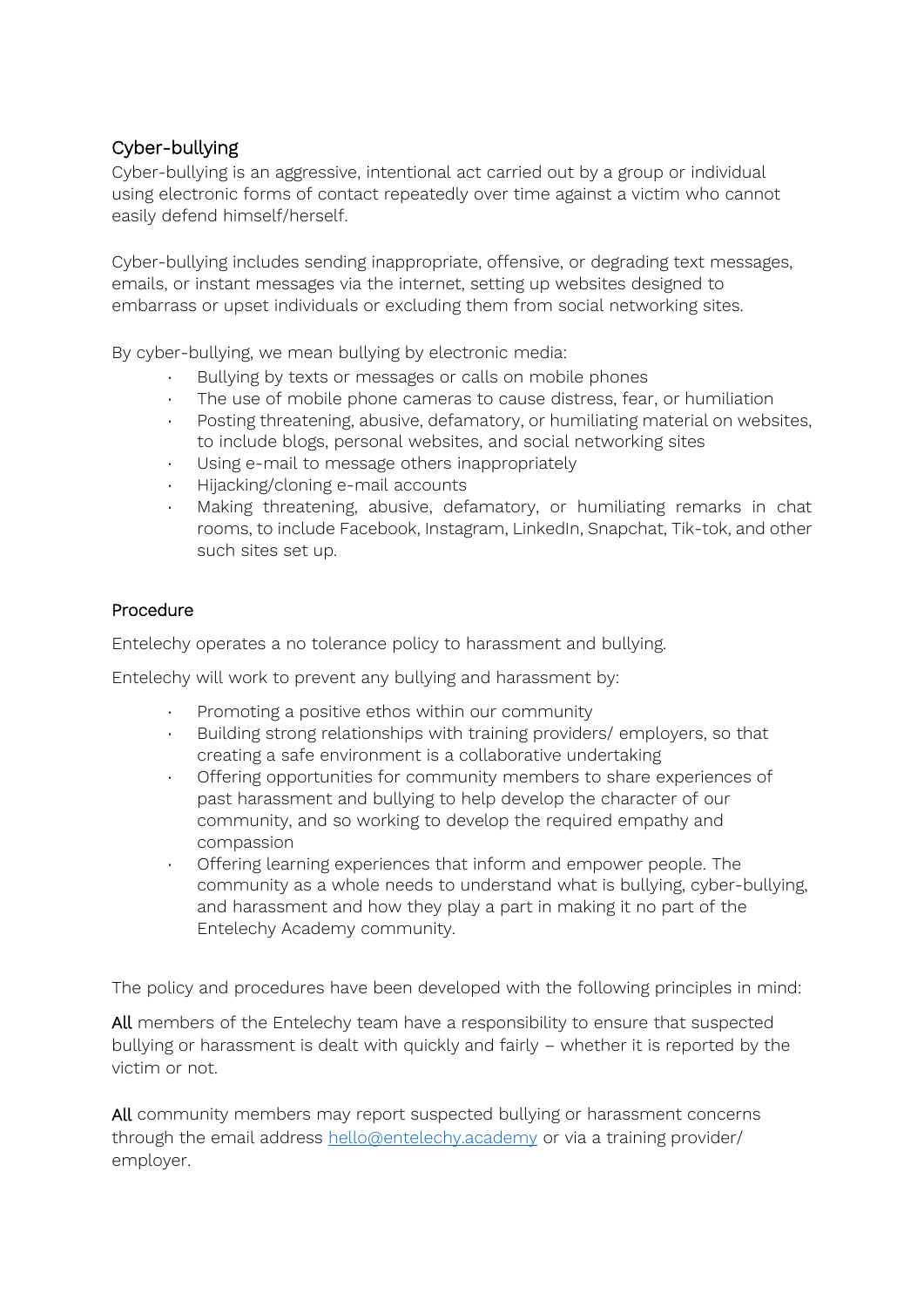The welfare of our community is paramount, and alleged bullying or harassment must be investigated and prioritised.

A mediation approach is favoured. However, formal disciplinary action may be required.

Any person alleging harassment or bullying will be provided with help and support throughout the process, with referral to an outside organisation, and will be protected from victimisation.

Witnesses have a role to play and have the power to drastically reduce bullying by letting a staff member know in confidence what is happening, by distracting the bully, by showing support to the target of the bullying. A witness should not intervene, but instead report.

A community member who brings a complaint in good faith, or assists in an investigation, shall be protected from any form of victimisation regardless of the outcome.

Malicious allegations will be subject to Entelechy Academy's Disciplinary Policy and Procedure.

All staff and students will be made aware of this policy through training and the publication and display of supporting statements in employee policies

Where a community member requests or needs it (e.g. because they have learning difficulties, or their first language is not English), the team member receiving the complaint must ensure that they are fully supported through the process.

Any allegation of bullying or harassment will be dealt with sensitively and with regard to Entelechy policy on confidentiality.

Complaints may be made in line with the published Complaints Policy.

# Allegations of a sufficiently serious nature may be referred directly to the police.

# Cyber-bullying Specifics

Whilst education and guidance remain at the heart of what we do, EA reserves the right to take action against those who take part in cyber-bullying.

- · All bullying is damaging, but cyber-bullying and harassment can be invasive of privacy at all times. These acts may also be criminal acts.
- · Entelechy Academy supports victims and, when necessary, will work with the Police to detect those involved in criminal acts.
- · All members of the Entelechy Academy community are aware they have a duty to bring all instances of cyber-bullying to the attention of Entelechy Academy, the training provider or the employer.

# Cyber-bullying is generally criminal in character. The law applies to cyberspace.

It is unlawful to disseminate defamatory information in any media including Internet sites.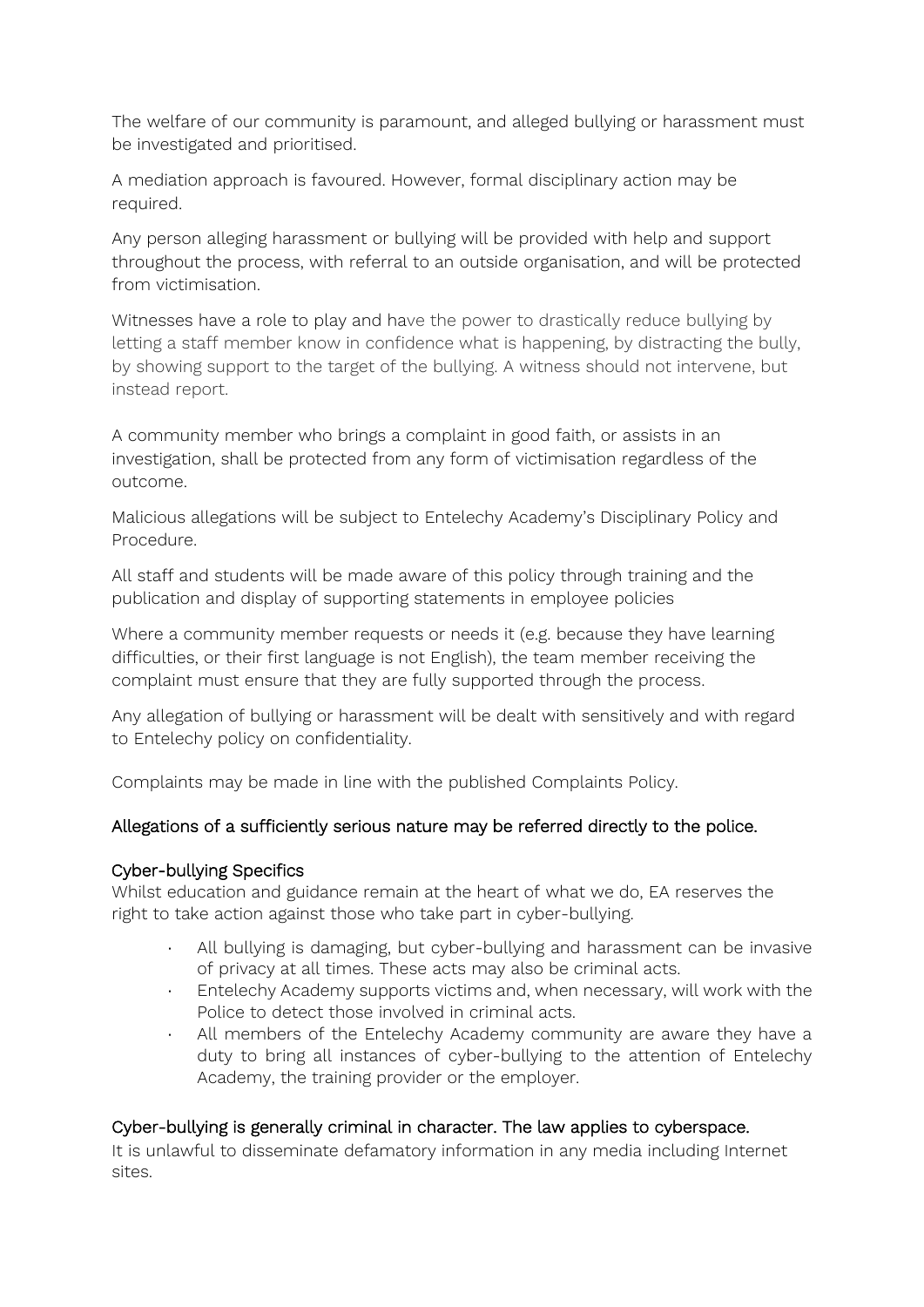Section 127 of the Communications Act 2003 makes it an offence to send, by public means of a public electronic communications network, a message or other matter that is grossly offensive or one of an indecent, obscene, or menacing character.

The Protection from Harassment Act 1997 makes it an offence to knowingly pursue any course of conduct amounting to harassment.

#### Available information for Team Members & training

All Entelechy Academy team members will be provided with appropriate training. It will also be included in the training of mentors and line managers working within the Entelechy Academy learning journey.

All relevant community members will be informed who to contact if they are disclosed to or have observed any incidents.

Training on Child Protection issues will be given to members of the Entelechy team.

#### Response to bullying/harassment

All reports of bullying will be taken seriously and investigated. Entelechy Academy will ensure that incidents have been addressed according to guidelines and procedures, and community members who have experienced bullying will be kept informed of the process. Entelechy Academy will make every effort to adjust normal arrangements to ensure the safety of individuals

All incidences of bullying/harassment will be recorded, and our Head of Learning will keep a central record of all incidents. Once community members have reported an incident, they should be reassured that they have done the right thing, that Entelechy Academy will investigate further, take action to prevent bullying, and that they will be kept informed of what is being done as far as is appropriate.

#### <span id="page-12-0"></span>Hate Incidents and Crimes

#### Definitions

Hate incidents and hate crimes are acts of violence or hostility directed at people because of who they are or who someone thinks they are. Anyone can be a victim of a hate incident.

Hate incidents include:

- Verbal abuse such as name-calling and offensive jokes
- · Intimidation
- · Threats of violence
- · Online abuse
- · Circulating discriminatory literature
- · Malicious complaints

The Crown Prosecution Service have defined hate incidents as those where the victim or anyone else feel that the incident was motivated by hostility, or was prejudiced based on disability, race, religion, transgender identity, or sexual orientation. If you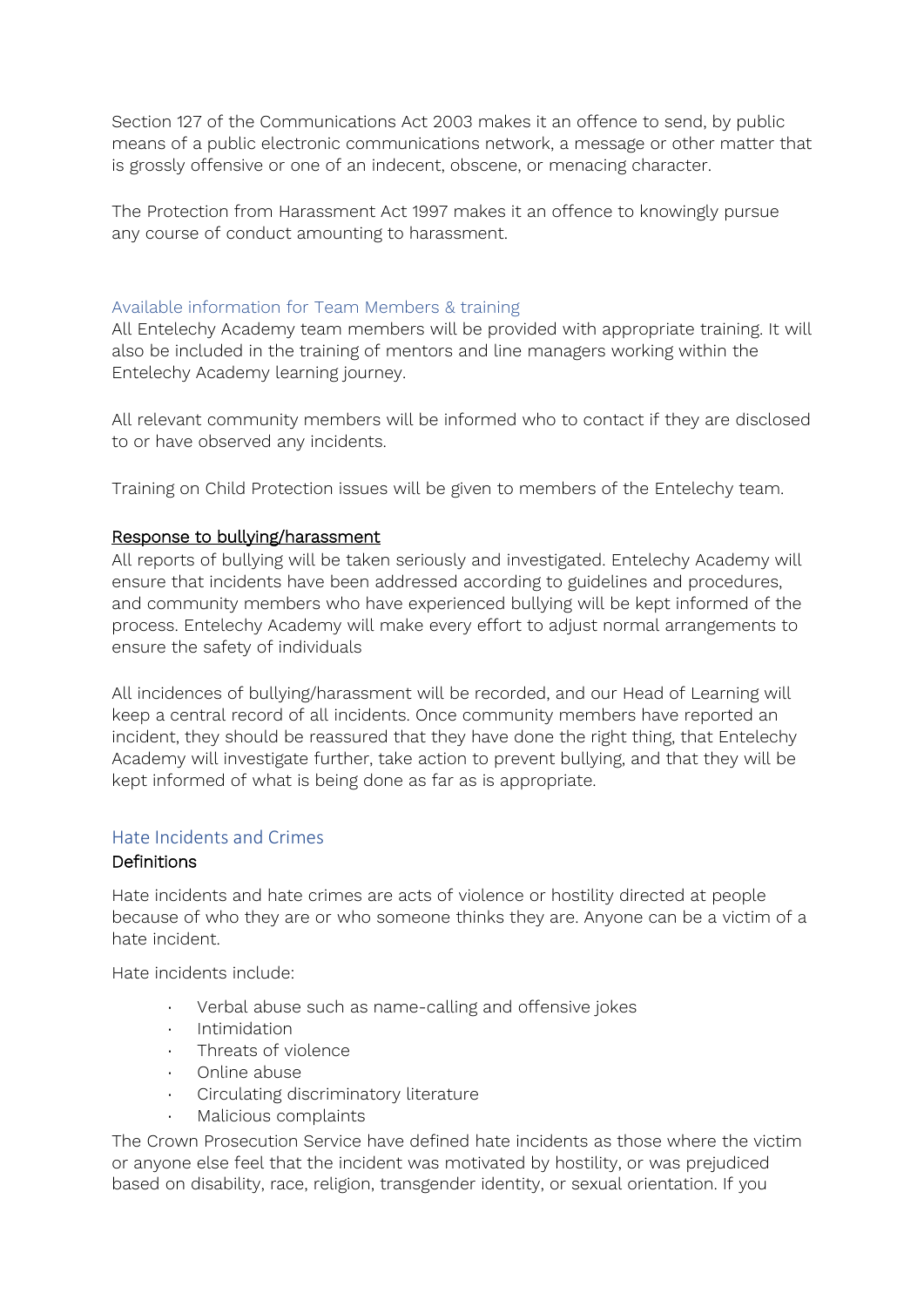believe it is a hate incident, then report it to [hello@entelechy.academy.](mailto:hello@entelechy.academy) We will record the incident and forward the concern to the police.

Hate incidents become hate crimes when the incident breaks the law of the land. A criminal offence is committed when the act of hostility or prejudice is based on disability, race, religion, transgender identity, or sexual orientation. If an incident is thought to be provoked by hate, then a judge can impose a tougher sentence under the Criminal Justice Act 2003. Incidents based on other personal characteristics are not considered hate crimes by the police and the Crown Prosecution Service.

#### Hate Crimes and Entelechy

Hate mail under the Malicious Communications Act 1988 and harassment, alarm or distress under the Public Order Act 1986 will be considered a hate crime and reported as such to the police. Entelechy will explicitly state whether the crime was committed based on disability, race, religion, transgender identity, or sexual orientation and support this with evidence available.

Entelechy will report such hate incidents and hate crimes via the True Vision website [https://www.report-it.org.uk/] that then forwards these reports to the relevant police force.

# <span id="page-13-0"></span>Code of Conduct in the Entelechy Community

#### 1. Purpose

A primary goal of Entelechy Academy is to be inclusive to all contributors, with the most varied and diverse backgrounds possible. As such, we are committed to providing a friendly, safe, and welcoming environment for all, regardless of gender, sexual orientation, ability, ethnicity, socioeconomic status, and religion (or lack thereof).

This Code of Conduct outlines our expectations for all those who participate in our community, as well as the consequences for unacceptable behaviour.

We invite all those who participate in Entelechy Academy to help us create safe and positive experiences for everyone.

# 2. Freedom to Share

A supplemental goal of this Code of Conduct is to encourage participation, shared learning and to recognise and strengthen the relationships between our actions and their effects on our community.

Communities mirror the societies in which they exist, and positive action is essential to counteract the many forms of inequality and abuses of power that exist in society.

If you see someone who is making an extra effort to ensure our community is welcoming, friendly, and encourages all participants to fully contribute, we want to know. Email us at [hello@entelechy.academy](mailto:hello@entelechy.academy) so we can celebrate these efforts.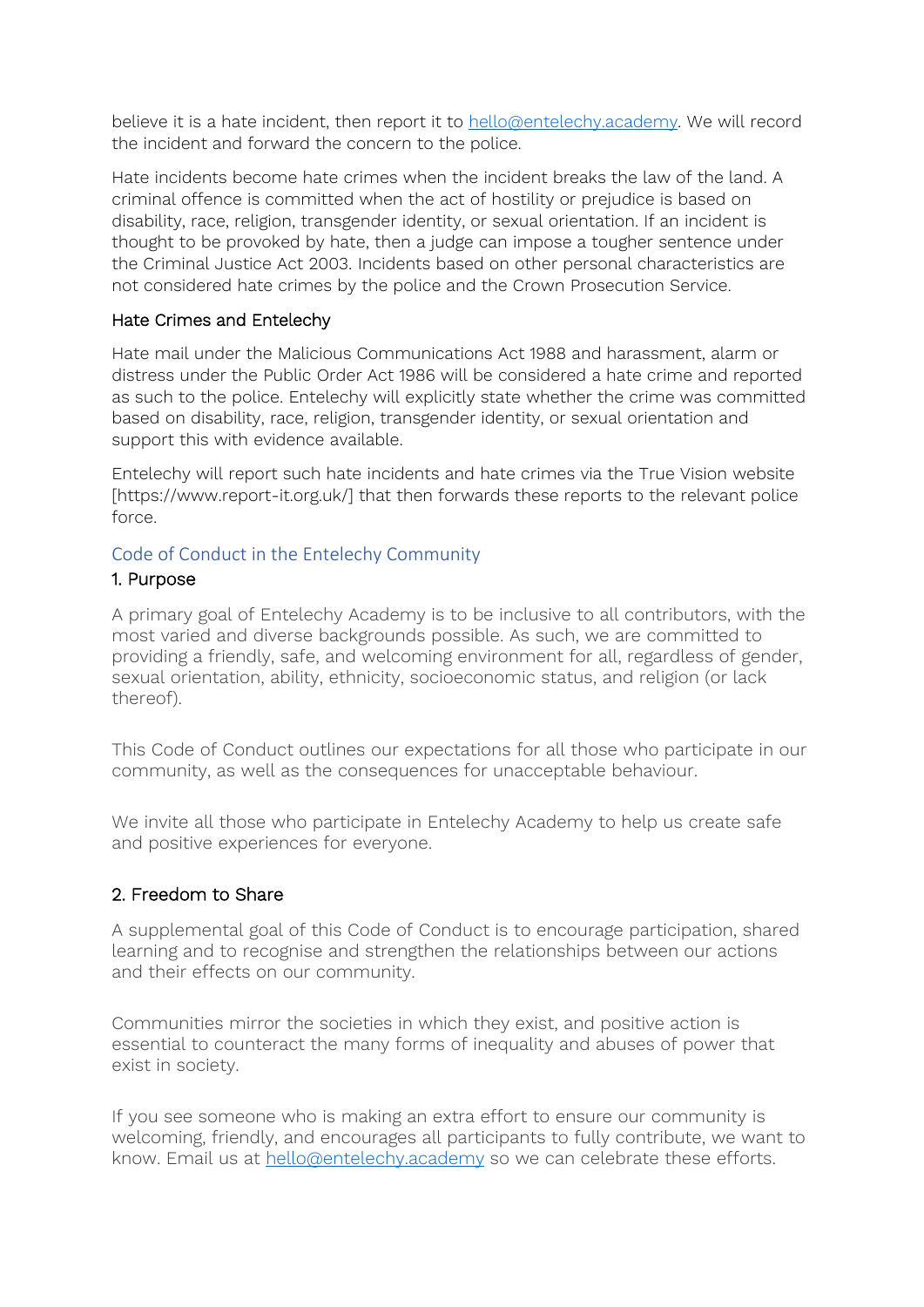# 3. Expected Behaviour

The following behaviours are expected and requested of all community members:

- Participate in an authentic and active way. In doing so, you contribute to the health and longevity of this community.
- **Exercise consideration and respect in your speech and actions.**
- Attempt collaboration before conflict.
- **•** Refrain from demeaning, discriminatory, or harassing behaviour and speech.
- Be mindful of your surroundings and of your fellow participants. Alert community leaders if you notice a dangerous situation, someone in distress, or violations of this Code of Conduct, even if they seem inconsequential.
- Remember that community event venues may be shared with members of the public; please be respectful to all patrons of these locations.

We encourage empathy and compassion in our community. We ask that you are accountable in your speech and actions and that you show discipline in how you use language. Be collaborative and authentic, and supportive of others' contribution. Be fair and wise in all you say.

# 4. Unacceptable Behaviour

The following behaviours are considered harassment and are unacceptable within our community:

- Violence, threats of violence or violent language directed against another person.
- Sexist, racist, homophobic, transphobic, ableist or otherwise discriminatory jokes and language.
- **•** Posting or displaying sexually explicit or violent material.
- Posting or threatening to post other people's personally identifying information ("doxing").
- **•** Personal insults, particularly those related to gender, sexual orientation, race, religion, or disability.
- **•** Inappropriate photography or recording.
- **EXEDENT** Inappropriate physical contact. You should have someone's consent before touching them.
- Unwelcome sexual attention. This includes: sexualised comments or jokes; inappropriate touching, groping, and unwelcomed sexual advances.
- Deliberate intimidation, stalking or following (online or in person).
- **•** Advocating for, or encouraging, any of the above behaviour.
- Sustained disruption of community events, including talks and presentations.

# 5. Consequences of Unacceptable Behaviour

Unacceptable behaviour from any community member will not be tolerated.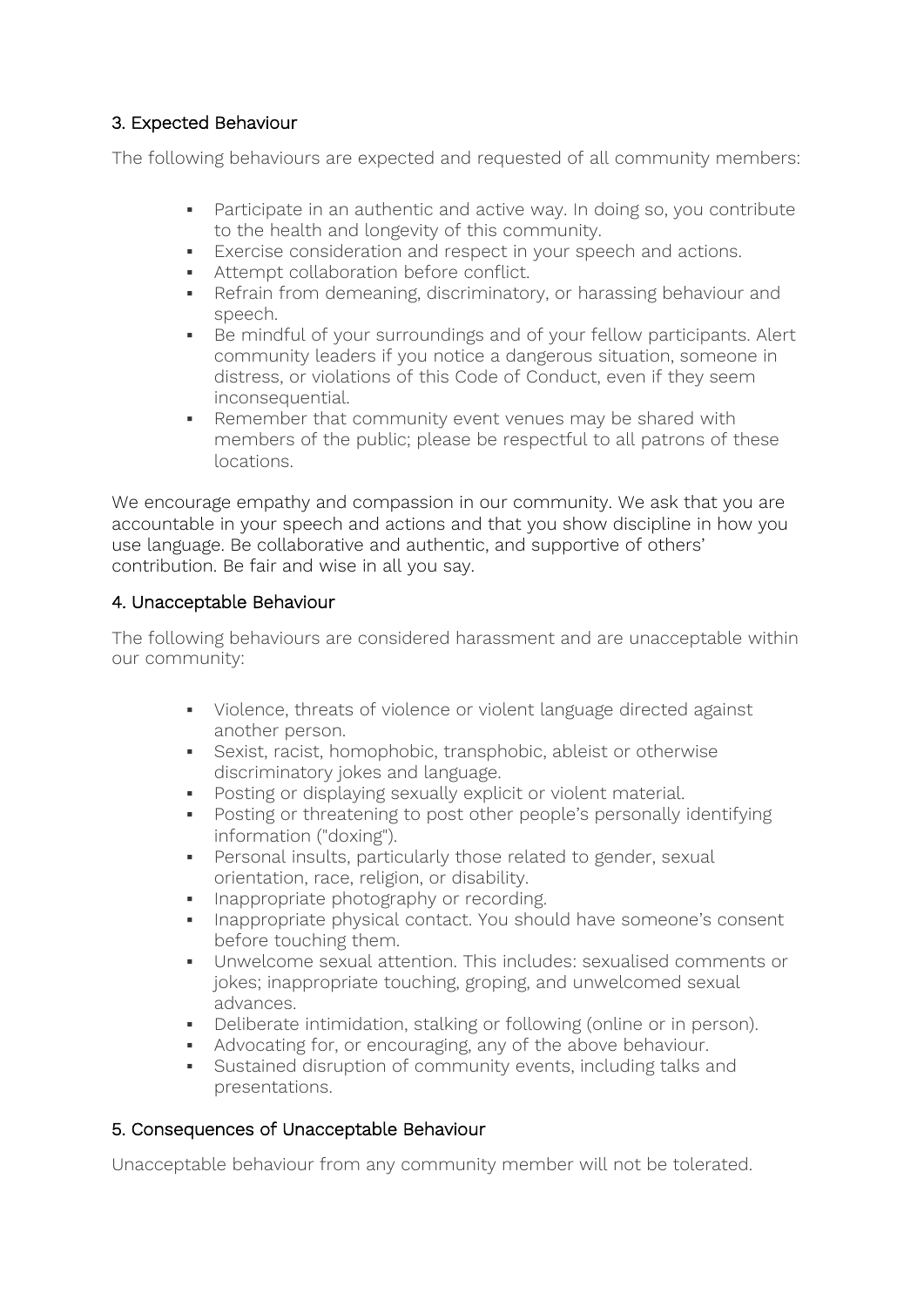Anyone asked to stop unacceptable behaviour is expected to comply immediately.

If a community member engages in unacceptable behaviour, Entelechy Academy may take any action they deem appropriate, up to and including a temporary ban or permanent expulsion from the community without warning (and without refund).

# 7. Reporting Guidelines

If you are subject to or witness unacceptable behaviour, or have any other concerns, please notify Entelechy as soon as possible. Contact us at [hello@entelechy.academy](mailto:hello@entelechy.academy) and include "Code of Conduct Breach" in the subject line.

Entelechy Academy commits to doing all we can to support our community and will respond to requests for support and/ or adaptations to our service where possible.

#### 8. Addressing Grievances

If you feel you have been falsely or unfairly accused of violating this Code of Conduct, you should notify [hello@entelechy.academy](mailto:hello@entelechy.academy) with a concise description of your grievance. Your grievance will be handled in accordance with our existing complaints policy.

# 8. Scope

We expect all Community participants to abide by this Code of Conduct in all Entelechy venues–online and in-person, as well as in all one-on-one communications pertaining to Entelechy.

This code of conduct and its related procedures also applies to unacceptable behaviour occurring outside the scope of Entelechy activities when such behaviour has the potential to adversely affect the safety and well-being of Entelechy members.

# 9. Contact info

Contact our team at [hello@entelechy.academy](mailto:hello@entelechy.academy) if you have any comments or concerns about this Code of Conduct.

#### Code of Conduct for Assessment and Feedback

#### 1. Definitions

Assessment: Assessment is the process of determining progress. Progress with Entelechy Academy is measured in an individual learner's journey from a starting point to a destination where there is clear impact and future takeaways established.

There are two outcomes of an Entelechy assessment: 'yes', or 'not yet'.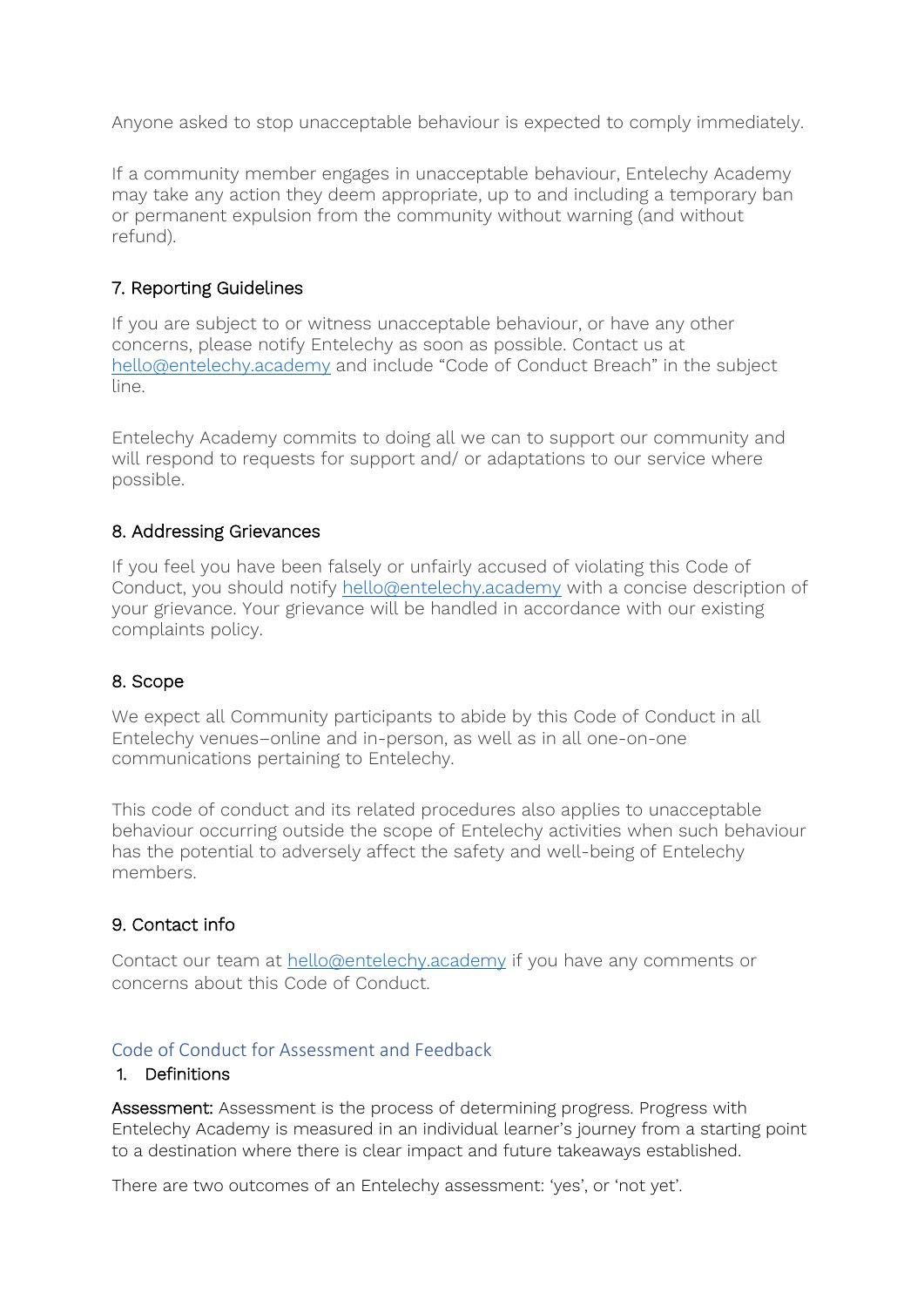Feedback: Feedback has the most compelling impact on learner achievement. It is a significant means of improving achievement, using insightful guidance at key moments in the journey. Feedback assists the learner in reflecting on their learning and adjusting behaviours to experience better outcomes.

In this Code of Conduct, 'assessment' refers to any activity or assessment set as part of the learning journey. 'Feedback' refers to oral or written developmental advice on performance that ensures the recipient has a better understanding of values, standards, criteria, etc.

# 2. Purpose

This Code of Conduct for Assessment and Feedback is intended to inform policy and practice on assessment and in the giving of feedback to learners. Entelechy Academy learners have a right to high quality assessment and feedback, which [a] meets their needs as learners, [b] upholds Entelechy's obligations and responsibilities to treat them all fairly and equitably and [c] ensures the maintenance of our high standards for character-based development.

Feedback may be given during the 360Explore or when returning an assessment to a learner. Feedback may also be given informally during mentoring sessions, and the quality of this feedback will influence the quality of the learning undertaken.

Feedback should provide learners with objective and balanced information on their achievements to inform their approaches to learning and improve their performance. Feedback should also give students opportunities for reflection and allow them to make specific improvements in future assessment.

# 3. Principles

Assessment is designed to aid a learners' development, helping them to continue with a learning journey in that Character Quality. It is also designed to hold the learner accountable to continued progress, with certificates and changes to their Signature as a differentiator to employers. The assessment must uphold a standard that gives credibility to the certificate and Signature, so that it communicates work-readiness and employability.

Assessment processes will be fair and there are quality assurance processes in place to monitor this fairness. Assessment criteria are available to the learner and to the assessor, as well as published on the Entelechy website for reference by employers and other interested stakeholders.

Assessors commit to marking the work submitted and not the learner submitting it. While there is an obvious overlap with the character of the person and the material submitted for assessment, the learner is asked to demonstrate progress within the assessment. If the learner demonstrates progress in the one-page assessment sheet as per the criteria, they must be awarded a badge. The learner may not have reached a mastery of the Character Quality, but this is not what is asked for. They need to have demonstrated a clear impact with specific takeaways that can be applied in the future.

Assessment consistency will be checked by Entelechy Academy and double marking will be undertaken before a certificate is issued to the learner. The marking by both the assessor and Entelechy Academy will be undertaken professionally.

Feedback will be given in a way that promotes our learners' onward development.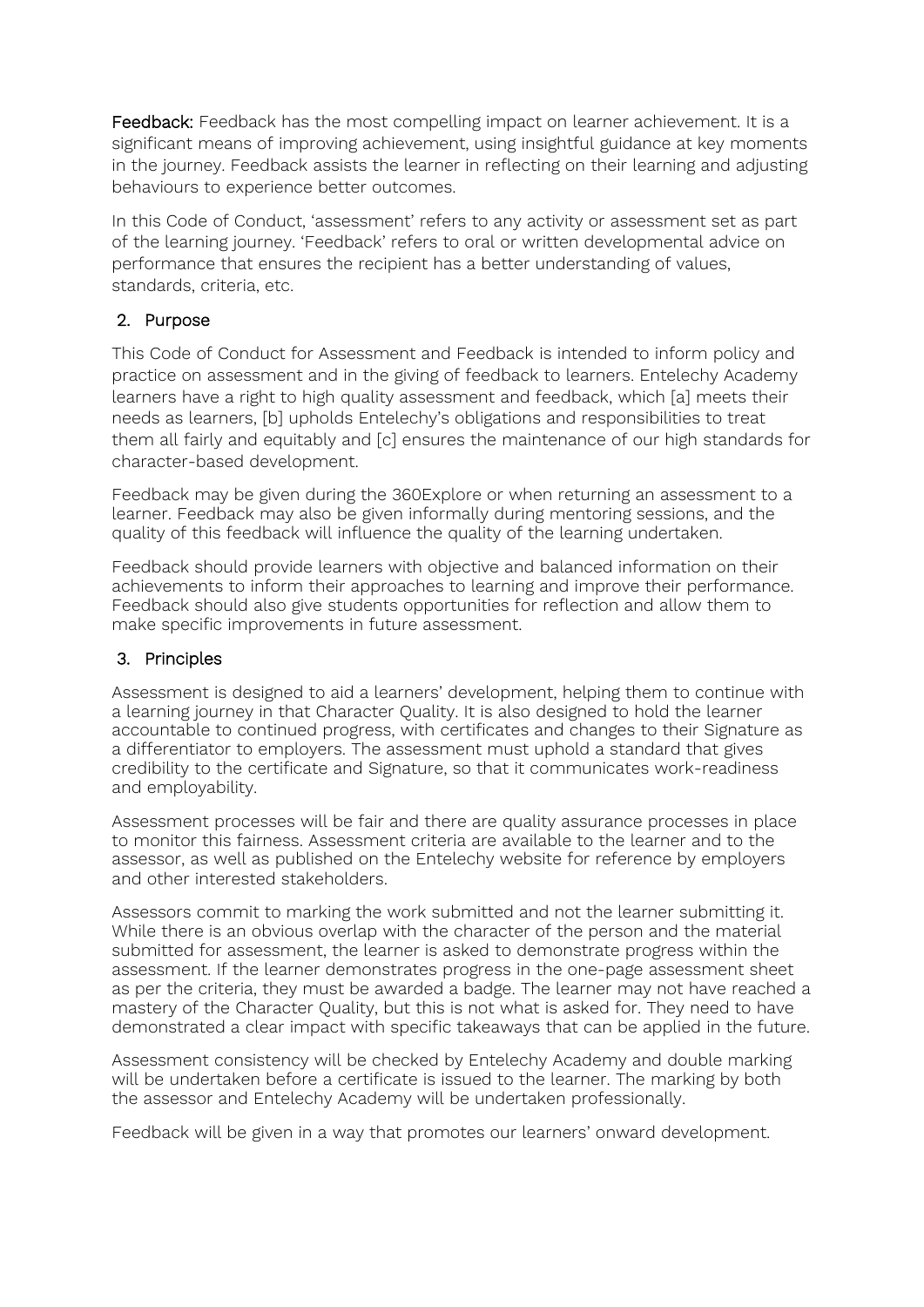Feedback will be given when you say "Yes" and when you say, "Not Yet". There should be equal focus, no matter the answer, on the level of feedback given. This feedback will be objective, relevant, informative, and appropriately detailed.

Feedback should be given within a reasonable timescale. We would suggest a week is a reasonable length of time to wait for a decision from an assessor. Where this timescale is not met, the assessor should contact the learner and inform them of a date to expect comments.

# 4. Preferred Conduct

Effective feedback will:

- Be offered with an intention of improving learning, and begins with a focus on what the learner intends/ intended to develop.
- Focus on the quality of the learner's experience and process of learning.
- Motivate and challenge the learner to continue the learning journey.
- Avoid offering praise, reward, or punishment, focusing instead on specifics of the experience and process and the behaviours presented by the learner.
- Specifically recognise what the learner has done well and clearly identify misunderstandings or underdeveloped thought processes.
- Be specific, with explicit examples.
- Be delivered with the best intentions for successful learning.
- Be delivered in a timely manner.
- Encourage further reflection in the learner with the use of questions and potential challenges posed.
- Address misunderstandings in a clear and explicit manner.

# Key words: Specific. Well-intentioned. Learning focused. Timely.

# 5. Monitoring Quality

Entelechy Academy commits to monitoring the quality of the assessment and feedback experience of its learners. Our quality assurance procedures are intended to:

- a) Monitor the experience of our learners through the whole of the Entelechy journey.
- b) Increase the credibility of our Badges and Certificates, ensuring they have currency when presented as part of an appointment process.
- c) Ensure assessors feel skilled and supported in the giving of assessment judgements and appropriate feedback.
- d) Guarantee we are offering a gold standard learning experience founded on the dual principle of reflection and feedback.

# 6. Addressing concerns

A learner may feel the assessor has not fulfilled the principles and better practice laid out in this document. It is the role of the Training Provider to address issues of concern between learner and mentor. If the assessor sits outside the Training Provider, but has a relationship with that company e.g., as an employer who works with the apprentice, the Training Provider will again mediate the conflict between parties. It may be that this mediation takes the form of a third party independently assessing the learner.